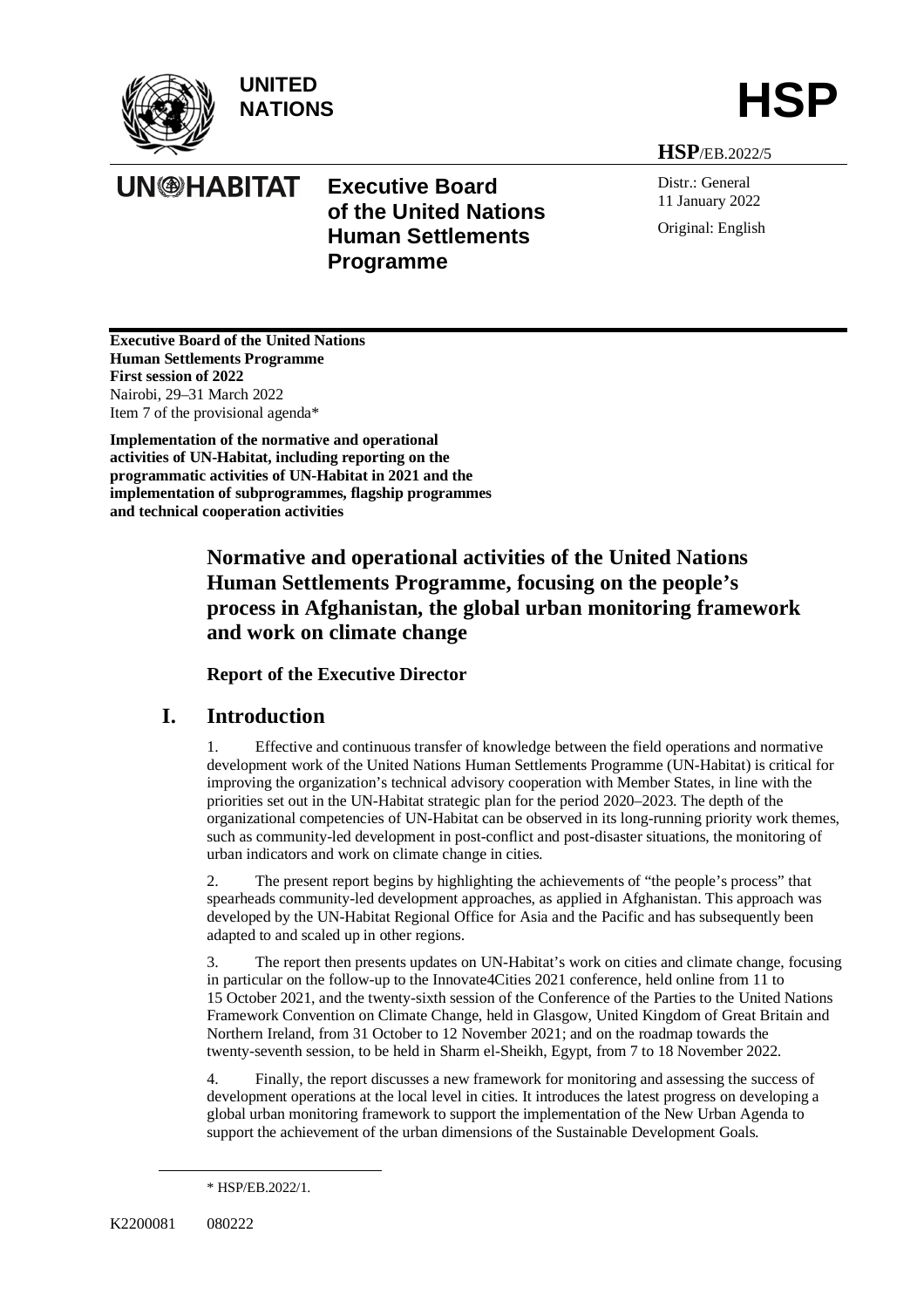# **II. People's process in Afghanistan: looking ahead following 30 years of action**

# **A. Background**

5. "The people's process" refers to an approach that places the affected people at the centre of the recovery process. That means mobilizing the affected communities to take decisions on their recovery and supporting them. It is leading transition towards urban resilience. It is particularly relevant in countries experiencing disaster, conflict and other shocks. In such contexts, the people's process influences urbanization through a support paradigm that is led by communities, as opposed to the conventional control paradigm that is authority-led.

6. UN-Habitat has deployed the people's process in numerous country-level projects across the Asia-Pacific region over the past three decades. As applied by UN-Habitat, the people's process works as a democratic form of human development, in which beneficiaries are empowered to become the key decision-makers for their own development.

7. The UN-Habitat country programme in Afghanistan has delivered programmes on the humanitarian-development-peace nexus worth \$520 million since 2001. The programmes have been implemented with well-calibrated financial, technological and human resource capacities and contributions across the normative and operational spheres. The UN-Habitat signature people's process approach of community contracting has been driving these programmes, with remarkable development and humanitarian results at various levels.

8. The host government and beneficiary communities in Afghanistan have witnessed a transformation in human settlement endeavours across the urban-rural continuum, reaping the dividends of the people's process. Community Development Councils (CDCs) and Gozar Assemblies (clusters of CDCs) serve as key instruments of needs determination and solution development, prioritization, implementation and monitoring. These models, closely imitating and reforming the conventional tribal councils, have been introduced into Afghanistan's socioeconomic fabric as grass-roots-level community governance institutions and elements of an actively participating civil society.

## **B. Approach**

9. What distinguishes the people's process from other contemporary community-centred development programming is a model that thrives on community contracting, which transforms the local social fabric by organizing neighbourhoods into community councils. In addition to instilling stronger social cohesion, which is a precondition for community resilience, this practice cultivates the culture of community entrepreneurship. Once a community council is elected by the people, change begins with social mobilization. Communities discuss prioritization of their critical needs and then plan community action. Extensive discussions lead to investment plans based on consensus, followed by testing of concepts and proposing of solutions.

10. To deliver sustainable solutions, the community council – now registered as an enterprise – receives a block grant at this stage through a community contracting instrument. Depending on the nature and complexity of the development solution, the contract is granted to the community council to be executed directly or by a third party under community council supervision. Community contracting is mandated to ensure capacity-building, creation of employment opportunities and utilization of local resources and materials throughout the solution delivery.

11. From the formation of the community council to the setting-up of the community enterprise, the people's process capitalizes on community banking. One dimension of this model involves receiving, managing and disbursing the block grants for community contracts. Another involves the collection of community contributions, which may include revenues collected from land registration fees, the sale of subsidized drinking water, housing or building management fees paid by residents, taxes on service delivery, and cash or in-kind contributions from local communities.

12. Achieving solutions through the people's process creates a strong sense of community cohesion and participation at all stages of development while improving service utilities. Finally, an integrated community monitoring mechanism ensures ownership and sustainability of the solution, which is both prioritized and delivered by the community.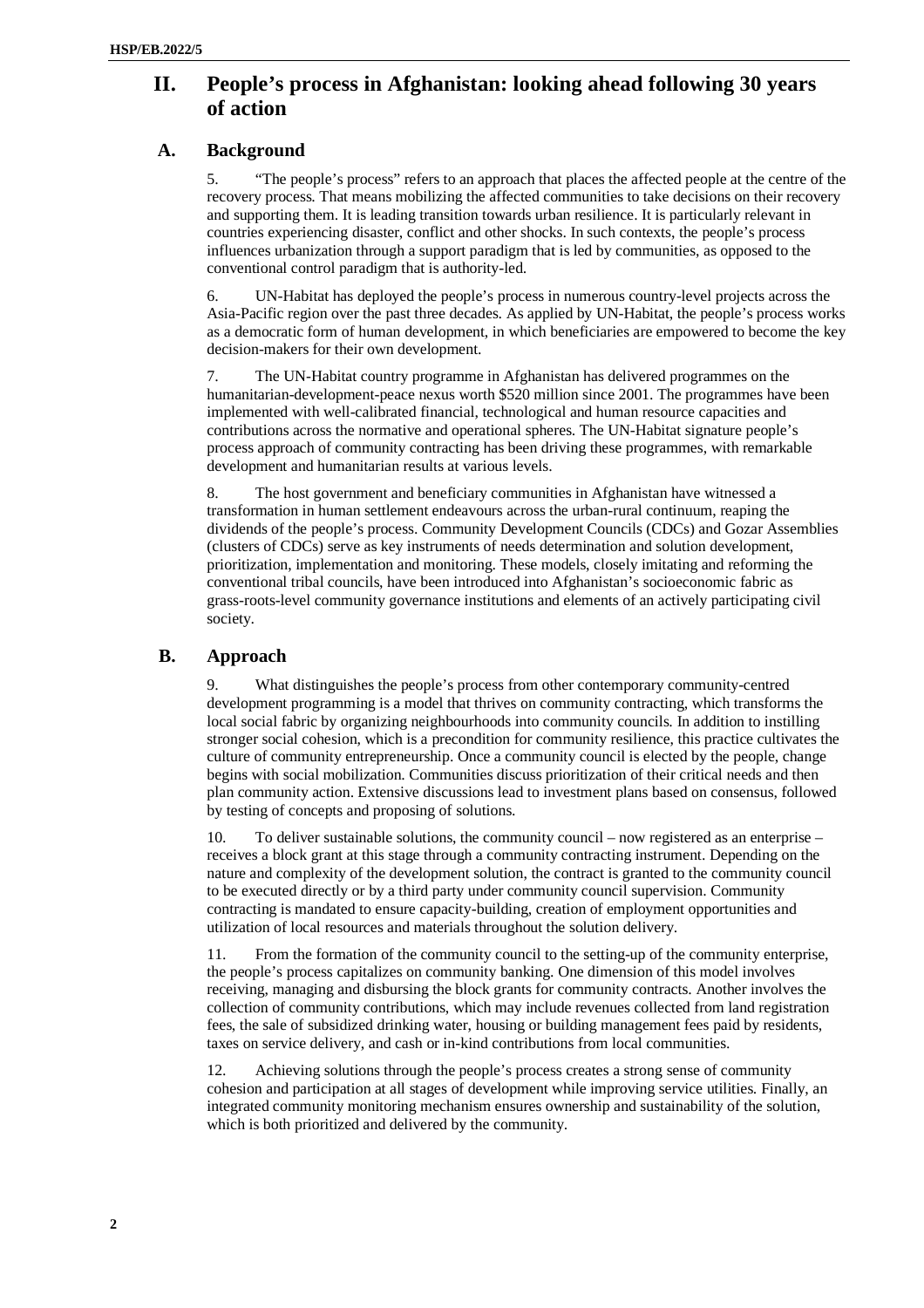

# 13. Figure 1 illustrates the people's process model. Figure 1 **People's process**

#### **C. Normative and operational achievements**

14. The Afghanistan Office of UN-Habitat has applied the peoples' process in the implementation of two of its main programmes: the City for All programme and the Afghanistan Urban Safety and Security programme. The normative and operational outcomes linked by the application of the people's process are outlined below.

#### **1. City for All programme**

15. Implemented between 2015 and 2021, the City for All programme capitalized on the existing potential for well-planned, well-governed and well-financed urbanization. It was implemented in 12 Afghan cities and had three main outcomes:

(a) Effective land management: the programme supported Afghan municipalities in surveying and registering more than 900,000 properties with the participation of local communities. The programme also included technical assistance provided to the Afghanistan Land Authority for the development of a new regulation on the issuance of occupancy certificates in informal settlements. The new regulation enabled women's access to property rights and improved tenure security for millions of urban residents, especially in informal settlements;

(b) Strategic urban planning: urban communities were assisted in working together to develop 14 city-level and 22 district-level strategic action plans that prioritized local infrastructure projects to improve the delivery of basic services. The five-year strategic action plans included capital investment plans to guide municipalities on critical infrastructure investments. The plans have improved access to basic services for urban communities;

(c) Improved municipal finance: municipal authorities were assisted in increasing revenues from business licensing and *safayi* (municipal service charge) by improving tax invoicing, collection and enforcement methods, including the adoption of policy recommendations for effective revenue collection systems and participatory planning and budgeting within the municipal financial cycle. Municipal authorities were also supported in increasing the number of households paying *safayi* by 86 per cent and in increasing *safayi* revenues by up to 413 per cent.

#### **2. Afghanistan Urban Safety and Security programme**

16. Implemented between 2016 and 2021, the Afghanistan Urban Safety and Security programme improved government legitimacy and trust between citizens and the State, especially the police and municipal authorities, to make cities safer and more secure. The programme capitalized on improvements made in safety, security, accountability and transparency by the Afghanistan Urban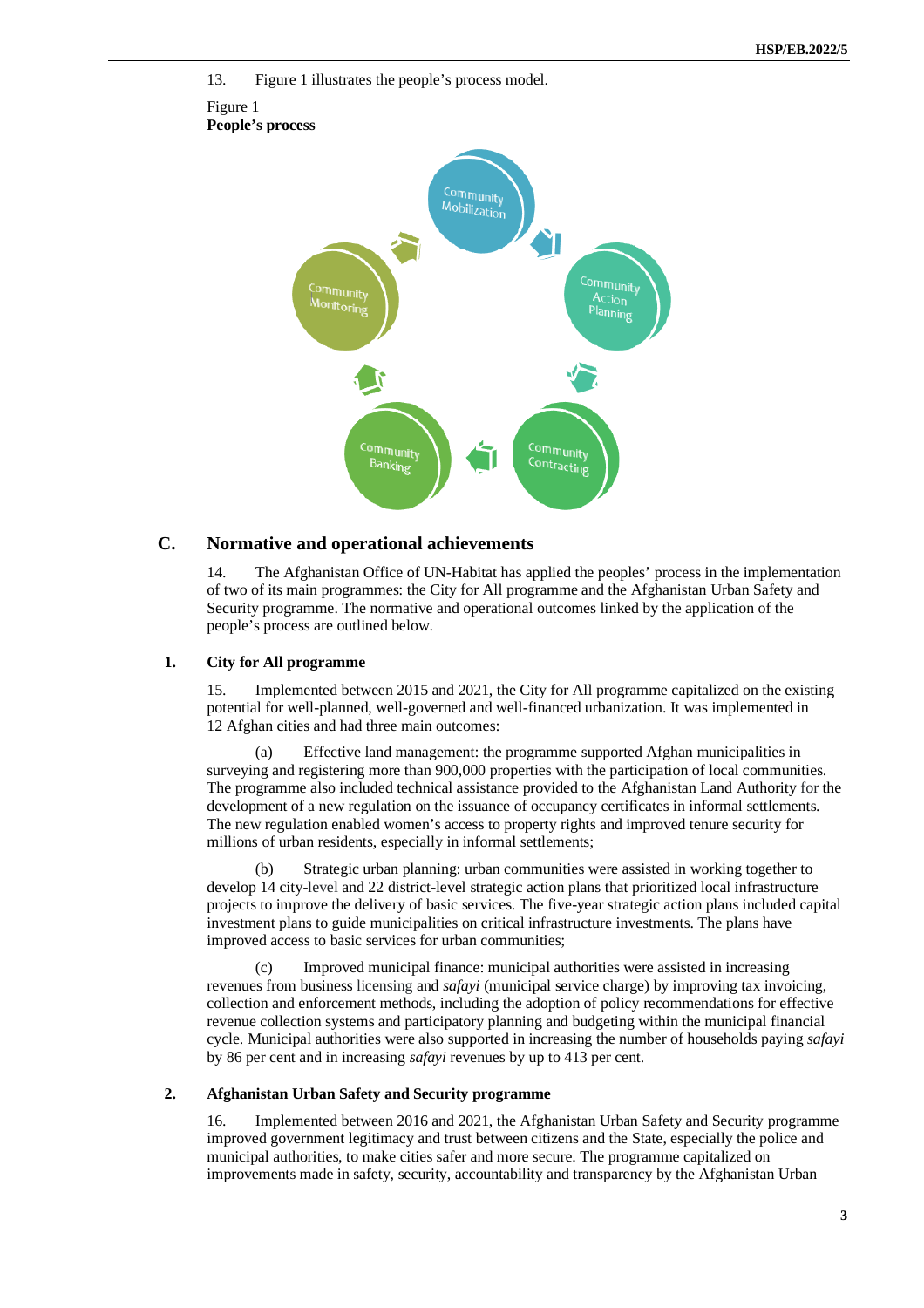Peacebuilding programme, which effectively served as phase I of the programme. The Afghanistan Urban Safety and Security programme then further strengthened demand-driven policy development and participatory governance mechanisms, making urban communities active members of the governance and social systems. The programme achieved three principal outcomes:

(a) At the community level, the programme supported increased engagement of communities, particularly women, young people, internally displaced persons and returnees, in municipal governance and urban safety services, by introducing a bottom-up approach and culture. Security and safety functions were introduced into existing CDCs, helping to legitimize them as formal urban grassroots-level development mechanisms. The requirement to include at least one female representative and one representative of internally displaced persons has made CDCs a practical way for vulnerable groups to engage in decision-making;

At the municipal level, the Afghanistan Urban Peacebuilding and the Afghanistan Urban Safety and Security programmes both fostered demand-driven service delivery and opportunities for citizen engagement in municipal planning and management processes. The programmes supported the engagement of local authorities with citizens to foster understanding of citizens' priorities and the inclusion of those priorities in urban management systems and projects. The Afghanistan Urban Safety and Security programme also strengthened ties between people, mayors and municipalities through the updating of the functions of municipal advisory boards to improve their accountability as representatives of the people;

(c) At the national level, the Afghanistan Urban Safety and Security programme supported the development of an enhanced national framework for accountable municipal governance in the area of safety and security. The programme supported the Ministry of Interior Affairs in improving the coordination of community policing and included training on urban safety and security for staff in the new Ministry of Women's Affairs. It also included the first public space audit in Kabul, for use in conserving and protecting public spaces, advocating for equal access to public spaces and informing public infrastructure maintenance.

17. In 2019, UN-Habitat commissioned the collection of empirical evidence on the results of the implementation of the people's process in Asia and the Pacific. The study included seven in-depth interviews with key members of the UN-Habitat City for All and Afghanistan Urban Safety and Security programme teams and three focus group discussions with programme beneficiaries. The combined main study findings for Myanmar and Afghanistan provided the following evidence:

Relevance of the people's process. Ninety-five per cent of respondents recognized that the implementation of people's process programmes empowered people, and 95 per cent believed that people were part of the decision-making process. Only 5 per cent felt that while people were included in the discussion process, decisions were still made by the authorities alone. Qualitative insights supported the view that human settlement programmes that applied the people's process were highly relevant;

Efficiency of the people's process. Sixty-five per cent of respondents reported that CDCs were more efficient in achieving results than conventional civil society or non-governmental organizations. In addition, 60 per cent believed that efficiency was positively associated with the involvement of civil society or non-governmental organizations. Forty per cent of respondents believed that government support for CDCs led to greater efficiency in people's process programmes and 30 per cent believed that programmes without CDCs were likely to be less efficient. Qualitative insights were found to be positively correlated, supporting the view that concepts of efficient community mobilization were entrenched in the design of people's process programmes. People's process programmes being implemented in Afghanistan have resulted in the institutionalization of CDCs and Gozar Assemblies in the local government system;

(c) Effectiveness of the people's process. Seventy-five per cent of respondents rated the effectiveness of community contracting programmes as very good in terms of livelihood generation, while the same report found that 40 per cent felt that, despite achieving a good level of effectiveness, revenue generation lagged behind targets. Qualitative findings on the use of community contracting as the centrepiece of the people's process for making human settlement programmes more effective were an interesting mix. In Afghanistan, although employment opportunities were also extended to women, such jobs only lasted as long as the availability of funding under the City for All programme. The Afghanistan Urban Safety and Security programme offered few employment opportunities, with block grants managed through community contracting, mostly dedicated to sectors with relatively little potential for direct economic development;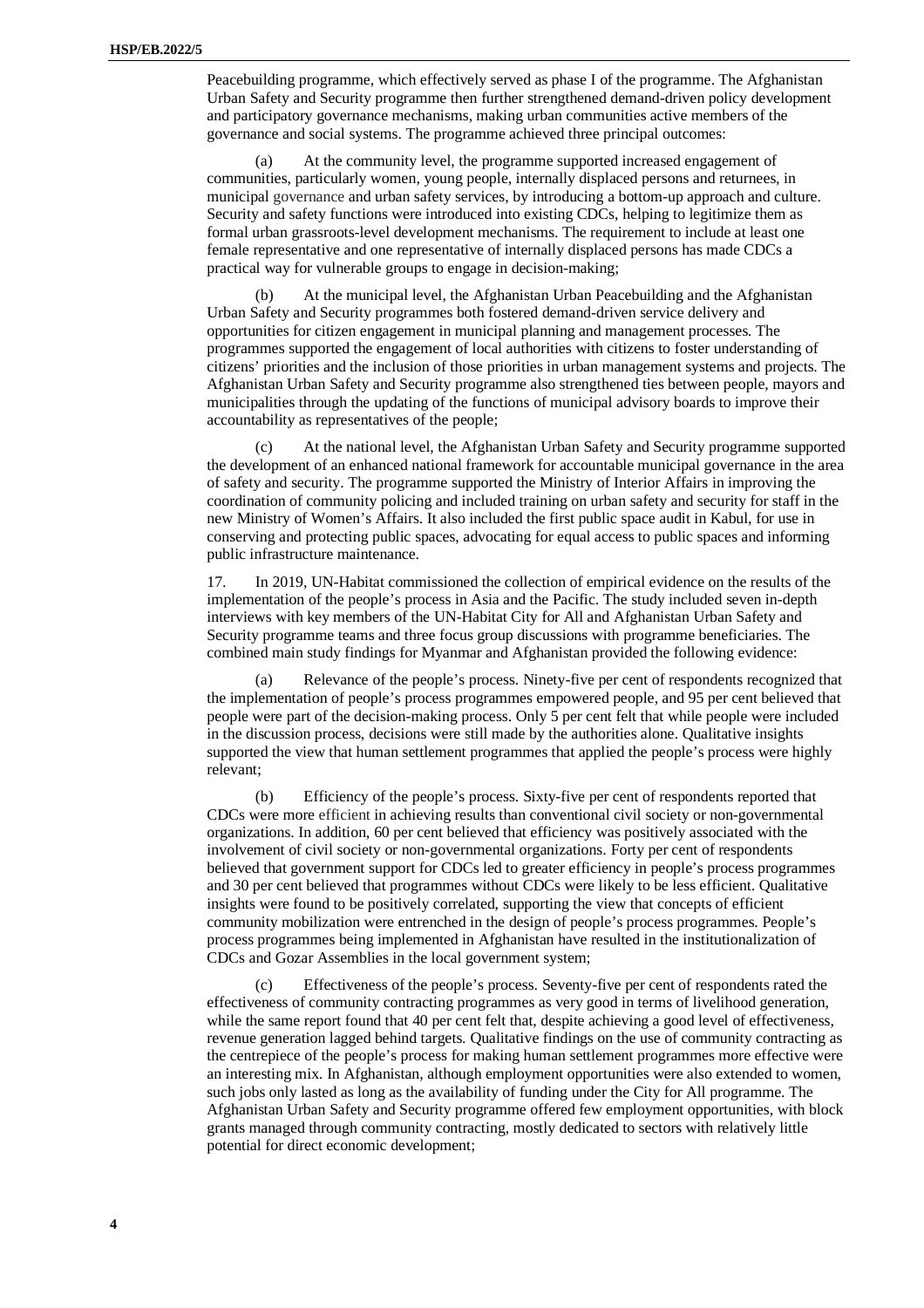(d) Socioeconomic impact of the people's process. Ninety-five per cent of respondents considered that the programmes had improved living conditions and created livelihood opportunities, although 30 per cent maintained that problems with living conditions in settlements had only been partially solved. Five per cent said while that the programmes had achieved temporary settlement targets, they were unable to achieve long-term recovery. Qualitative insights on socioeconomic impact revealed, for example, that the programmes had led to improved living conditions owing to cleaner and better neighbourhoods, roads, streets, streetlights, pavements, stairs, parks, clinics, drainage and sewerage systems and the planting of trees;

(e) Sustainability of the peoples' process. Eighty-five per cent of respondents rated people's process programmes as having achieved ownership, participation, uptake and post-delivery care and inspired other communities. Twenty-five per cent reported some sustainability for programmes that continued to receive donor and stakeholder support. For the Afghanistan Urban Safety and Security and City for All programmes, institutionalization of CDCs as part of the local government system was considered the greatest success in terms of sustainability. That said, service delivery, uptake and post-delivery care for programme facilities had deteriorated noticeably. Some participants attributed that trend to the lack of resources available to the Afghan Government; however, the livelihood generation aspects of the programmes, including social-enterprise development, were limited, hindering long-term sustainability;

(f) Value for money and return on human investment of the peoples' process. Respondents, programme managers, and CDC and Gozar Assembly members agreed that the people's process delivered significantly improved value for money and return on human investment. These perceptions were said to be based on respondents' respective experiential learning and on evidence seen through social audits, evaluation reports and internal comparative analyses. Because communities participated in needs prioritization and project implementation and saw the results – such as improved land tenure and cleaner surroundings – first-hand, citizens were happy to contribute to taxes and fees and to provide in-kind contributions;

(g) Community resilience of the peoples' process. Eighty per cent of respondents took the view that community structures were loosely institutionalized and that people were partially prepared for future disasters and 15 per cent stated that community structures were well institutionalized and that people were well prepared for disasters. In Afghanistan, while both programmes focused on community resilience, and CDCs and Gozar Assemblies were institutionalized in the local governance structures, disaster risk reduction protocols were only partially instilled, owing to a volatile conflict situation and fragile community cohesion.

#### **D. Way forward**

18. Afghanistan is experiencing a worsening humanitarian crisis, affecting 18.5 million of the 40 million Afghans, 25.4 per cent of whom reside in urban areas. At the heart of the current crisis, 3.5 million displaced Afghans need immediate settlement solutions. To respond effectively to the multidimensional humanitarian and emergency development challenges in Afghanistan, UN-Habitat is stepping up its people's process interventions through the use of a resilience roadmap. The roadmap supports critical humanitarian action, augments social cohesion and human security and accelerates socioeconomic recovery. Interventions to support achievements in these three strategic areas are being deployed through a well-positioned network of locally elected CDCs across 13 key provinces. The CDCs have a proven track record of delivering large-scale community-led urban and rural development programmes in Afghanistan, under the National Solidarity Programme and the Citizens' Charter National Priority Programme, together worth \$2.5 billion. Strict Environmental and Social Safeguards System monitoring and evaluation standards and social audits are also provided for in all community contracts.

19. Through the interplay of normative and operational activities, UN-Habitat is increasing the delivery of basic services, infrastructure improvements, social cohesion, safety and security and livelihoods for displaced Afghan communities. Collaboration is already underway with the United Nations Development Programme, the Office of the United Nations High Commissioner for Refugees, the Office for the Coordination of Humanitarian Affairs and other United Nations entities to step up concerted efforts for joint humanitarian and recovery action. UN-Habitat is also undertaking joint action within the United Nations' Transitional Engagement Framework and the Special Trust Fund for Afghanistan.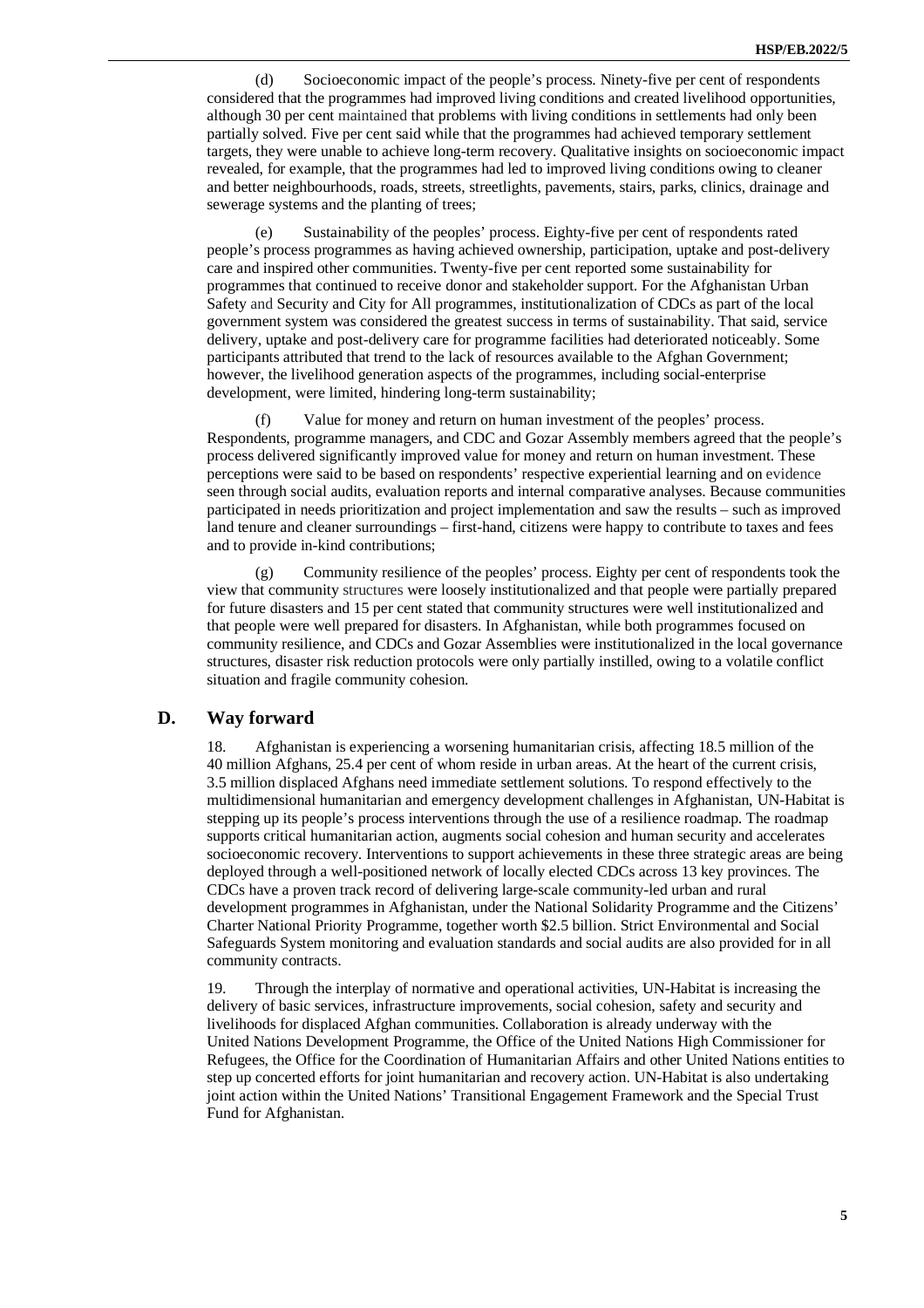# **III. Global urban monitoring framework**

20. At its fiftieth session, held in New York from 5 to 8 March 2019, the Statistical Commission welcomed a note by the Secretary-General on the report of UN-Habitat on human settlements statistics (E/CN.3/2019/18), which summarized the progress on global monitoring of the urban dimensions of the Sustainable Development Goals and the New Urban Agenda, including various capacity development activities and methodologies initiated to facilitate the efficient collection of human settlements statistics. Since 2019, more work has been done on the development of human settlements statistics and associated technical cooperation and capacity-building activities. Various actions have been taken to implement the main recommendations set out in the report of the fiftieth session, including the establishment of an incremental and inclusive reporting system that reinforces the United Nations system-wide coordination mechanism for monitoring and reporting, roll-out of the harmonized definition of cities and rural areas, establishment of an expert group to work on slum and non-slum categorizations and the development of a harmonized global urban monitoring framework.

21. As part of the harmonized approach to reporting on progress in the implementation of the New Urban Agenda, the 2030 Agenda for Sustainable Development and other local, national, regional and global agendas, UN-Habitat has led the process of developing a global urban monitoring framework. The new framework is the result of collaboration between various United Nations entities, United Nations regional commissions, city representatives and more than 25 partners from institutions working with urban indicators within the private sector, civil society and academia. Expert group meetings and bilateral discussions further guided the development of the framework, including the harmonized framework principles and indicator selection criteria. The framework has been submitted for final endorsement by the United Nations Statistical Commission at its fifty-third session, to be held in New York from 1 to 4 March 2022.

22. The global urban monitoring framework covers five key urban development domains (society, economy, environment, culture, and governance and implementation), as well as four local city objectives (safe/peaceful, inclusive, resilient and sustainable), allowing for a consolidated approach to reporting on sustainable urban development at all levels. It intentionally draws from well-established trackers to reduce duplication with local and national data production efforts. The framework is a process and set of measures that any city or local government will be able to use to quantify, rate or rank its progress in transforming its urban fabric into a more sustainable form. The indicators selected provide a rate of change or a snapshot status, so that a city can monitor progress and alignment with the Sustainable Development Goal targets, the New Urban Agenda commitments or other, more local objectives.

#### Figure 2

#### **Structure of the global urban monitoring framework**



#### **Framework**

*Abbreviations*: VLRs – voluntary local reviews; VNRs – voluntary national reviews.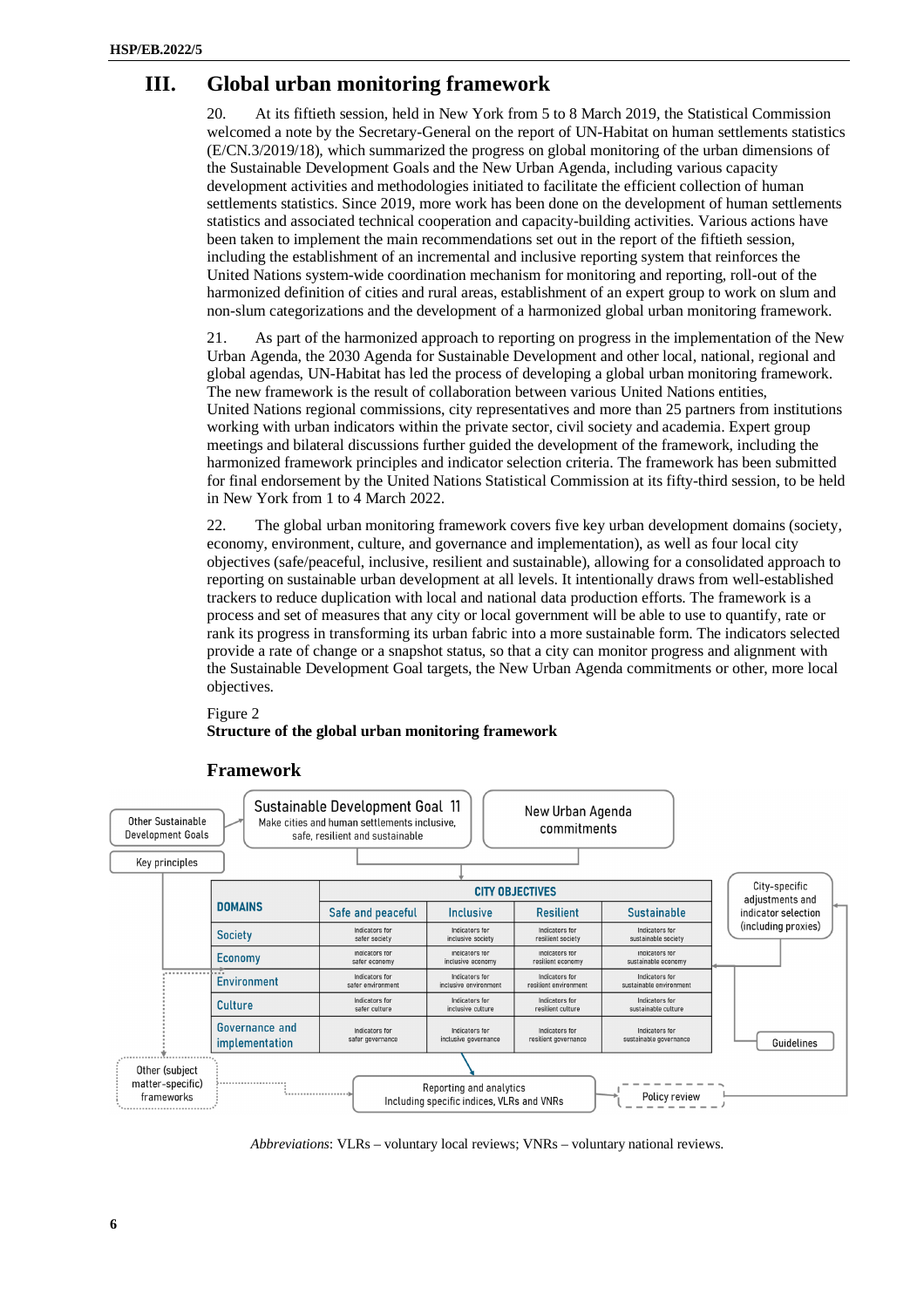23. The global urban monitoring framework incorporates tools and mechanisms for monitoring the indicators of Goal 11 and other urban-related Sustainable Development Goal indicators. The tools and mechanisms are aligned with national and international guidance on strategies for monitoring gender, age and human rights at all levels. Specifically, tools such as the national sample of cities methodology are well integrated into the framework, allowing urban performance to be measured and assessed in a highly representative manner. UN-Habitat has also been working with the City Prosperity Index, which has now been upgraded to the global urban monitoring framework, to monitor city performance globally with a core set of indicators that track inclusiveness – such as gender balance in internal and governance structures and decision-making processes – and to incorporate a gender perspective into all actions in national governments and ministries, and in local government.

24. The global urban monitoring framework is designed to facilitate the achievement of the Sustainable Development Goals at the local level. With its core set of urban indicators, the framework is designed to be efficient, to avoid being a burden on cities; effective, to assist cities in tracking their progress in achieving the Sustainable Development Goals, fulfilling their commitments under the New Urban Agenda and informing local action; and harmonized, to ensure that data is comparable.

25. The framework has been piloted in a number of cities that expressed interest and the results of the pilot schemes will be used by national teams working on New Urban Agenda reporting, local governments involved in voluntary local reviews, cities in the UN-Habitat Sustainable Development Goals Cities flagship programme and countries interested in undertaking urban analysis for the purposes of common country assessments. The results can also be complemented with additional sets of indicators, allowing deeper thematic analysis, and with geospatial and local perception indicators to understand the differences experienced at the subdistrict and district levels of cities. Adopting this standardized and unified platform for the monitoring and reporting of urban indicators will help countries to save time and resources devoted to urban monitoring. Furthermore, the framework is being digitized through a partnership with the Global CEO Alliance into a data-entry and indexing system that allows cities to measure development performance.

26. The global urban monitoring framework harmonizes urban monitoring through its indicator system, resulting in an agreed, universal means of tracking the performance of the New Urban Agenda and the urban dimension of the 2030 Agenda. When adopted in March 2022, it will preclude the need for cities and countries to use different urban frameworks with different indicator systems and the resulting near incomparability of conditions and trends across the world and the consequent multiplicity of conceptualizations of sustainable urban development. The framework will also help to reduce the burden on cities in terms of data production and use, as it proposes a common set of indicators in line with the New Urban Agenda and the Sustainable Development Goals.

27. The framework will also serve as a monitoring tool for the UN-Habitat Sustainable Development Goals Cities flagship programme and will guide voluntary local reviews and voluntary national reviews while supporting urban data compilation for common country assessments by United Nations country teams. In the long run, the framework is expected to serve as a basis for the development of an urban/city development index that helps cities to measure their level of sustainability in various thematic areas or dimensions and their overall sustainability, ultimately providing a way to compare the urban development levels in countries and regions and call attention to areas and issues where the need for additional effort is greatest.

# **IV. Work by UN-Habitat on climate change**

#### **A. Background**

28. To accelerate the implementation of subprogramme 3 of the UN-Habitat strategic plan for the period 2020–2023, on strengthened climate action and improved urban environment, and to design an entity-wide approach to the Innovate4Cities 2021 conference, Urban October and the forthcoming twenty-seventh session of the Conference of the Parties to the United Nations Framework Convention on Climate Change, UN-Habitat established a Climate Action for Cities task team that focused on the following five themes, aligned with the goals of the twenty-sixth session and in support of the Secretary General's messaging on climate change:

(a) Support cities in entering pathways to net zero carbon emissions by 2050 to avoid catastrophic climate change;

(b) Support cities in leading climate change adaptation to protect people, livelihoods and assets, as global temperatures will continue to rise;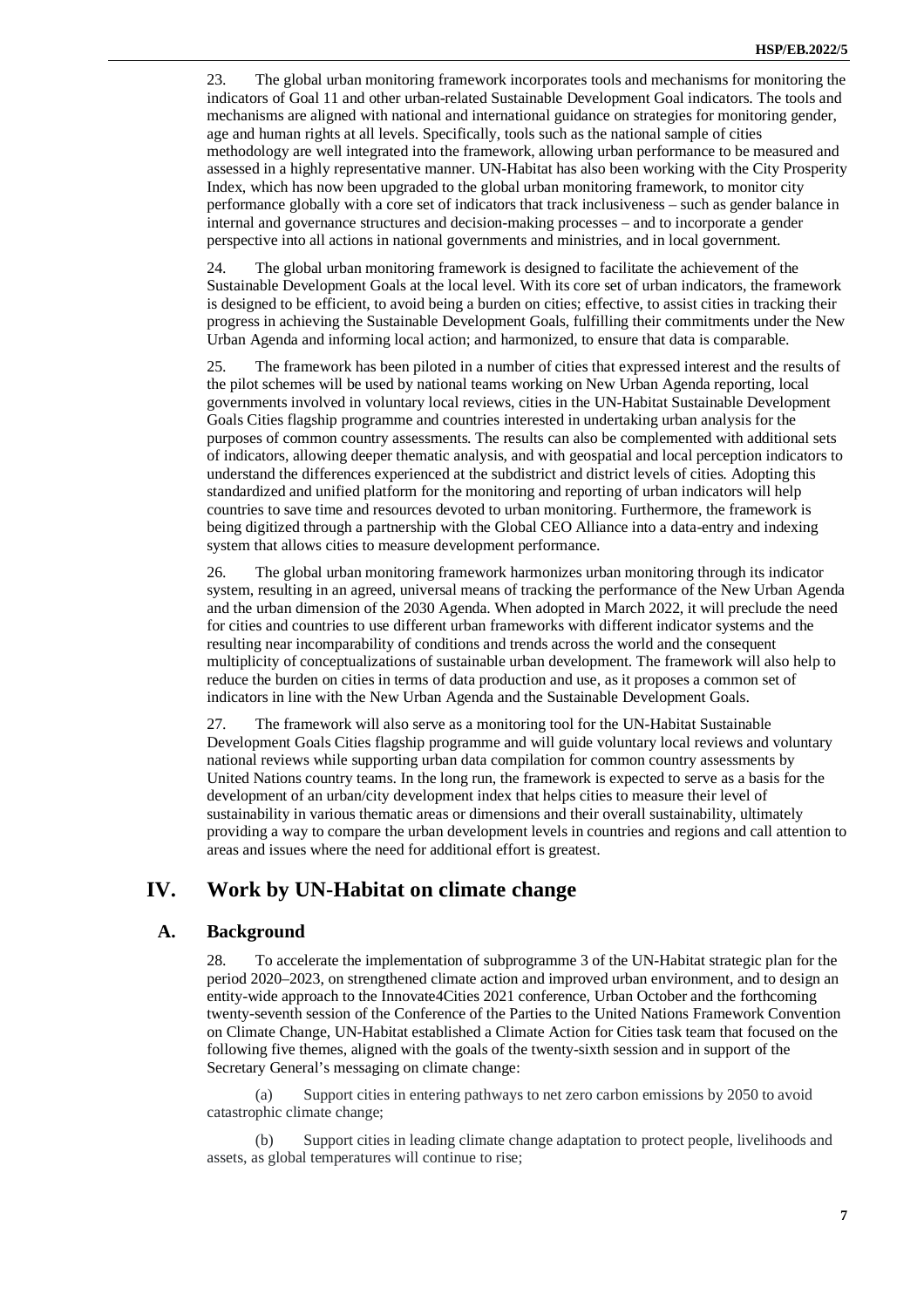(c) Support national governments in facilitating urban climate actions to achieve national climate goals;

(d) Help facilitate the delivery of climate finance to cities. Without significantly more climate finance – in support of adaptation in particular – the transformation needed cannot be achieved. Coronavirus disease (COVID-19) pandemic recovery efforts provide an opportunity to invest in a net zero and resilient future;

Support cities in ensuring that transition plans for a net zero and resilient future are just, that no one is left behind and that social upheaval is not stalling climate action.

### **B. Climate action in 2021**

#### **1. Acceleration of urban climate action**

29. Work by UN-Habitat in 2021 on climate action for cities included internal mobilization to expand and intensify both normative and operational work. There are now some 50 technical cooperation projects under subprogramme 3 and their project teams meet regularly with the normative leads in headquarters in an agency-wide community of practice on climate change.

30. To advocate for climate action, 27 Urban Thinkers Campuses on climate action were held during the year. During Urban October 2021, 520 online, hybrid and physical events were reported to UN-Habitat from around the world. The month began with World Habitat Day on the theme "accelerating urban action for a carbon-free future". The global observance in Yaoundé featured a high-level ceremony and four thematic round-table events in a hybrid format that attracted over 1,200 participants. Urban October closed with the celebration of World Cities Day on 31 October on the theme "adapting cities for climate resilience". The global observance, attended by some 1,500 people, was held in Luxor, Egypt, where the Egyptian Prime Minister led the high-level segment. World Cities Day events were also held in Glasgow, United Kingdom of Great Britain and Northern Ireland, at the opening of the twenty-sixth session of the Conference of the Parties to the United Nations Framework Convention on Climate Change and at Expo 2020 in Dubai, United Arab Emirates.

#### **2. Innovate4Cities 2021 conference**

31. The Innovate4Cities 2021 conference, on the theme "science and innovation partnerships driving inclusive, resilient and climate neutral cities", was co-hosted by UN-Habitat and the Global Covenant of Mayors for Climate and Energy and co-sponsored by the Intergovernmental Panel on Climate Change (IPCC).

32. Building on the first Cities and Climate Change Science Conference, held in Edmonton, Canada, from 5 to 7 March 2018, and the resultant Global Research and Action Agenda on Cities and Climate Change Science, Innovate4Cities 2021 focused on the nexus between science, practice and innovation as critical elements for realizing ambitious climate action in cities across the globe. The Science and Innovation Steering Committee and the Partners' Network Organizing Committee brought together a wide range of United Nations entities, city networks, think tanks, community networks and academic experts and practitioners with knowledge of climate change and cities to develop a framework for the revised Global Research and Action Agenda that guided the conference structure.

33. The conference had 6,901 registered participants from 159 countries, 886 speakers, 191 sessions (available online) and over 20,000 site visits. Thirty-nine per cent of the registrants were 31–45 years of age while 37 per cent were youth representatives (18–30 years of age). Fifty-four per cent of registrants were female and 44 per cent were male.

34. The conference outcomes will guide city-level climate action and research and innovation and help close the implementation gap.

#### **3. Twenty-sixth session of the Conference of the Parties to the United Nations Framework Convention on Climate Change**

35. The engagement of UN-Habitat at the twenty-sixth session of the Conference of the Parties to the United Nations Framework Convention on Climate Change had two main goals:

(a) Dissemination of knowledge and good practices reflecting the Programme's spectrum of work on climate change mitigation, resource efficiency, protection of ecological assets and adaptation;

(b) Engagement with local governments and municipal authorities and other urban and local government stakeholders.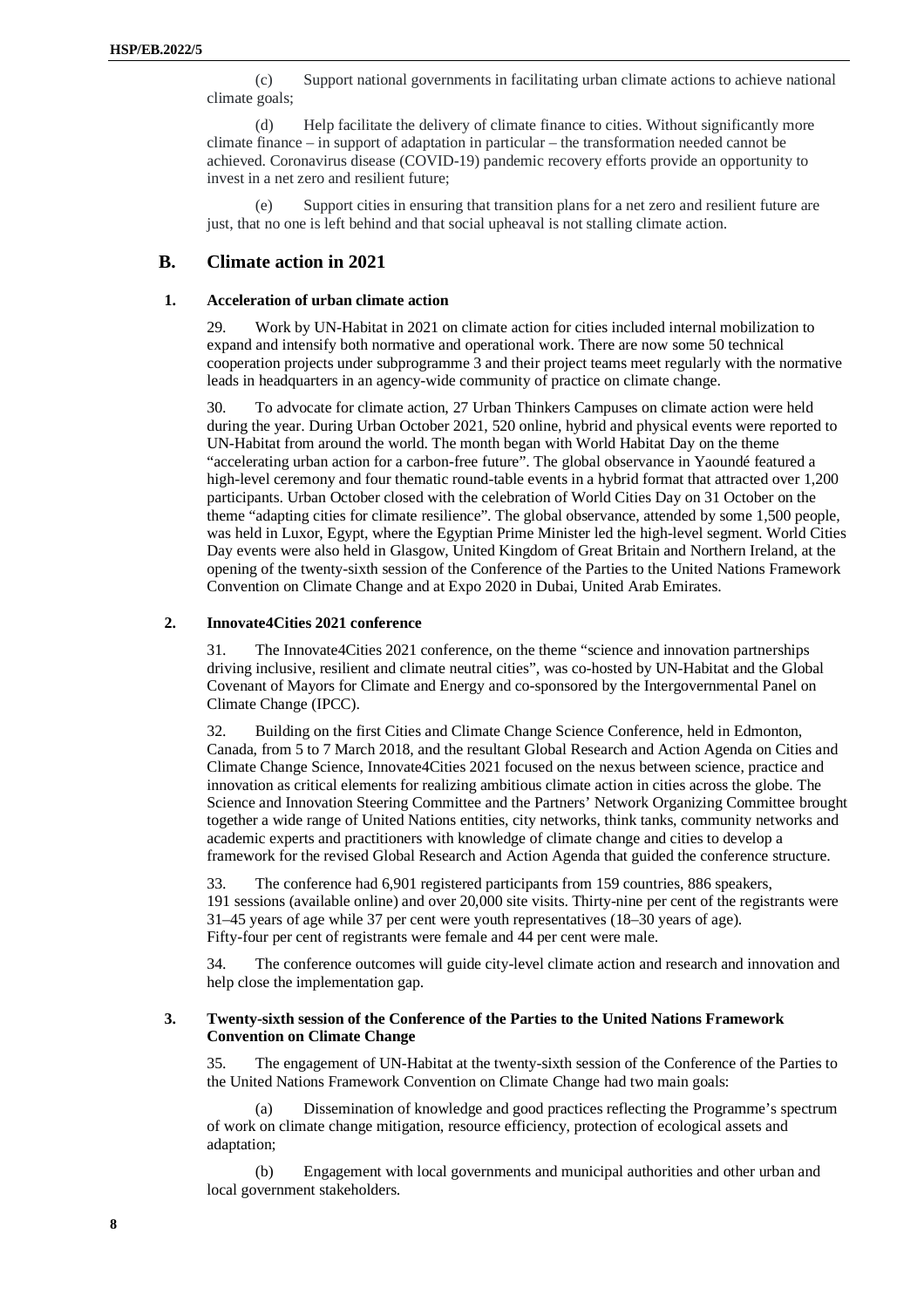36. With regard to the first goal, UN-Habitat engaged in the areas of planning, mobility, housing, water and sanitation, disaster risk reduction, climate finance, urban innovation and the climate resilience of the urban poor, sharing updates from the Innovate4Cities 2021 conference and presenting findings on the analysis of the urban content of the latest nationally determined contributions. Action related to the second goal included the provision of technical and policy advisory services to Member States in support of the overall inclusion of urban issues and strengthening of discussions on the Cities, Regions and the Built Environment themed day.

37. Despite the limited size of the UN-Habitat delegation, the hybrid nature of the conference made it possible for its representatives to lead or co-lead 9 events and speak at 21 others. The Executive Director was involved as a panellist or provided opening remarks in 10 of those 30 events, culminating in multilevel governance pavilion meetings involving nearly 200 mayors and city officials at the Glasgow council chambers, co-sponsored by UN-Habitat, and the Secretary-General's meeting with mayors and city networks.

### **C. Roadmap towards the twenty-seventh session of the Conference of the Parties to the United Nations Framework Convention on Climate Change**

38. To achieve the objectives of the Paris Agreement, cities, which are associated with approximately three-quarters of global carbon emissions and host some of the most vulnerable people and assets, must play a stronger role. There are several opportunities in 2022 and beyond for UN-Habitat to advance local climate action:

- (a) To advance the research, innovation and action agenda, UN-Habitat will:
	- (i) Disseminate the updated Global Research and Action Agenda on Cities and Climate Change Science, in partnership with the Global Covenant of Mayors for Climate and Energy and its partners;
	- (ii) Support global knowledge exchange, research and innovation on local climate action and strengthen the institutionalization of the Innovate4Cities conference and associated partnerships;
	- (iii) Strengthen the UN-Habitat normative framework and tools to guide Member States in addressing climate change;
	- (iv) Scale up programme development in support of climate action, with an emphasis on regional and global gaps as identified in the updated Global Research and Action Agenda, such as informality, blue and green infrastructure, and urban planning and design. It will do so in the priority countries and subregions most affected by climate change and in collaboration with other United Nations entities;
- (b) To support global urban climate change policy and action, UN-Habitat will:
	- (i) Work with IPCC and a broad range of urban stakeholders towards the completion of the IPCC special report on cities and climate change, scheduled for the seventh assessment cycle of the IPCC;
	- (ii) Disseminate updated information on urban climate action to Member States and urban stakeholders in support of the high-level meeting of the General Assembly on the review of the implementation of the New Urban Agenda;
	- (iii) Ensure strong urban climate action content and participant engagement in the eleventh session of the World Urban Forum, to be held in Katowice, Poland, from 26 to 30 June 2022;
	- (iv) Support Member States and urban stakeholders in their preparations for the twenty-seventh session by:
		- a. Strengthening the urban and local content of the nationally determined contributions, in collaboration with the United Nations Development Programme;
		- b. Supporting an urban and multilevel climate action pavilion at the conference;
		- c. Supporting designated high-level events during Cities, Regions and the Built Environment Day;